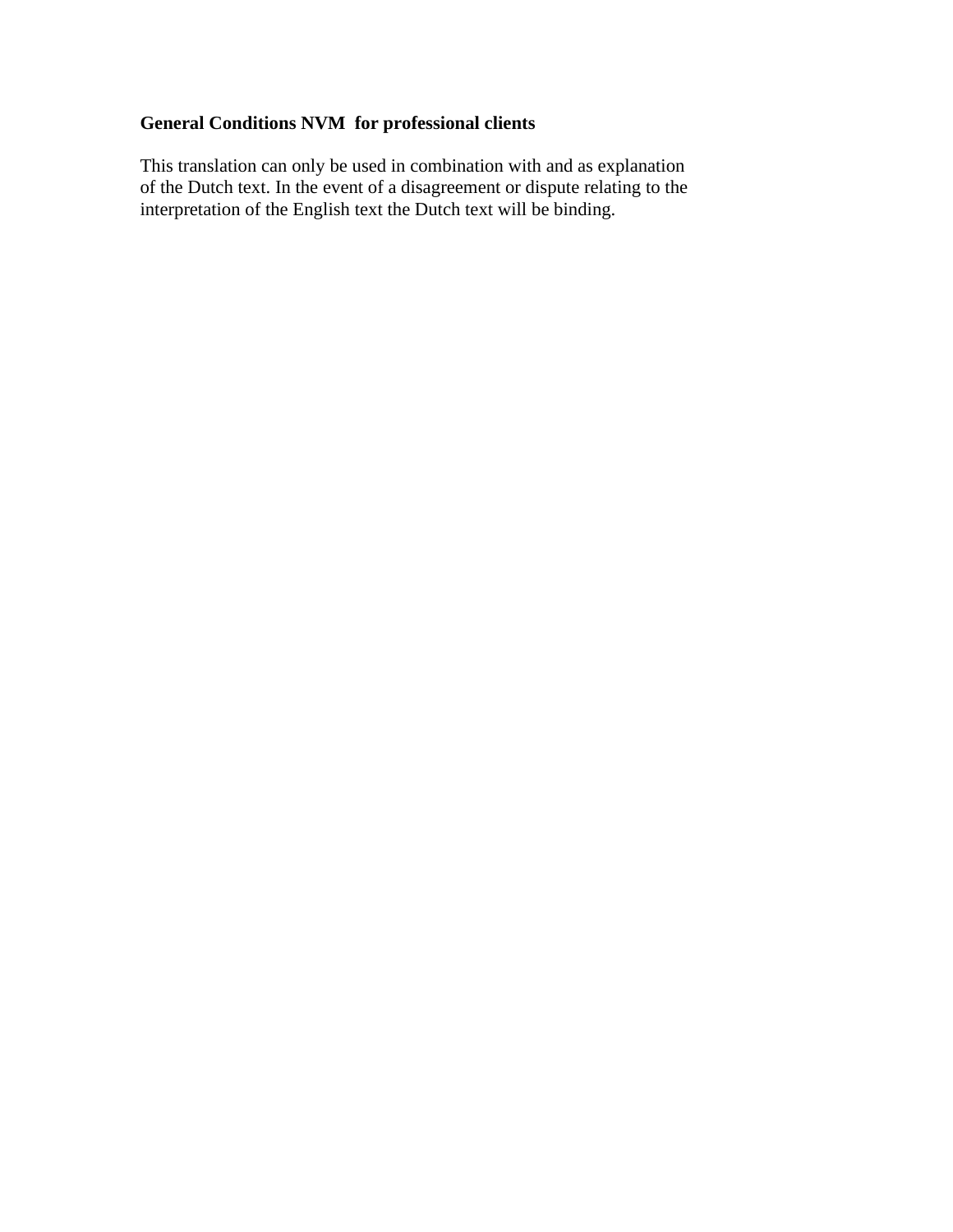# **General Conditions NVM for professional clients**

Version February 2011

# **Foreword**

The General Conditions NVM for professional clients have been established by the Dutch Association of Real Estate Agents and real estate experts NVM (Nederlandse Vereniging van Makelaars in onroerende goederen en vastgoeddeskundigen NVM).

The Conditions came into effect as of 1 February 2011. The content of these general conditions corresponds with the General Conditions NVM for professional clients, version February 2006, whereby Article VI has been amended and Article VII has been inserted.

Sometimes parties other than NVM members state that the NVM General Conditions apply to their work. As in such case there is no connection whatsoever with the NVM, the NVM accepts no responsibility in this respect and no appeal can be made on the NVM or related bodies into such matters. Information on the NVM is available from the NVM office.

This office can also answer any questions you may have on the Conditions, the members (if you wish to check whether someone is a member of the NVM), etc. It is also the appropriate contact address for any complaints or disputes.

P.O. Box 2222, 3430 DC Nieuwegein The Netherlands Telephone +31(0)30 6085185.

# **Table of Contents**

- I General conditions
- II Services relating to making contracts
- III Appraisal
- IV Expropriation
- V Real estate management
- VI Disputes and trade guarantee
- VII Trade guarantee regarding compliance with binding advice

## **I. General conditions**

**1.** These Conditions apply to services relating to real estate in the Netherlands**, unless the client is a natural person who does not act in a professional or business capacity\*.**  Insofar as the contrary is not stated, real estate means real property and qualified rights thereon.

**2.** The agreed fee and the additional costs are, unless explicitly otherwise agreed, exclusive of statutory turnover tax.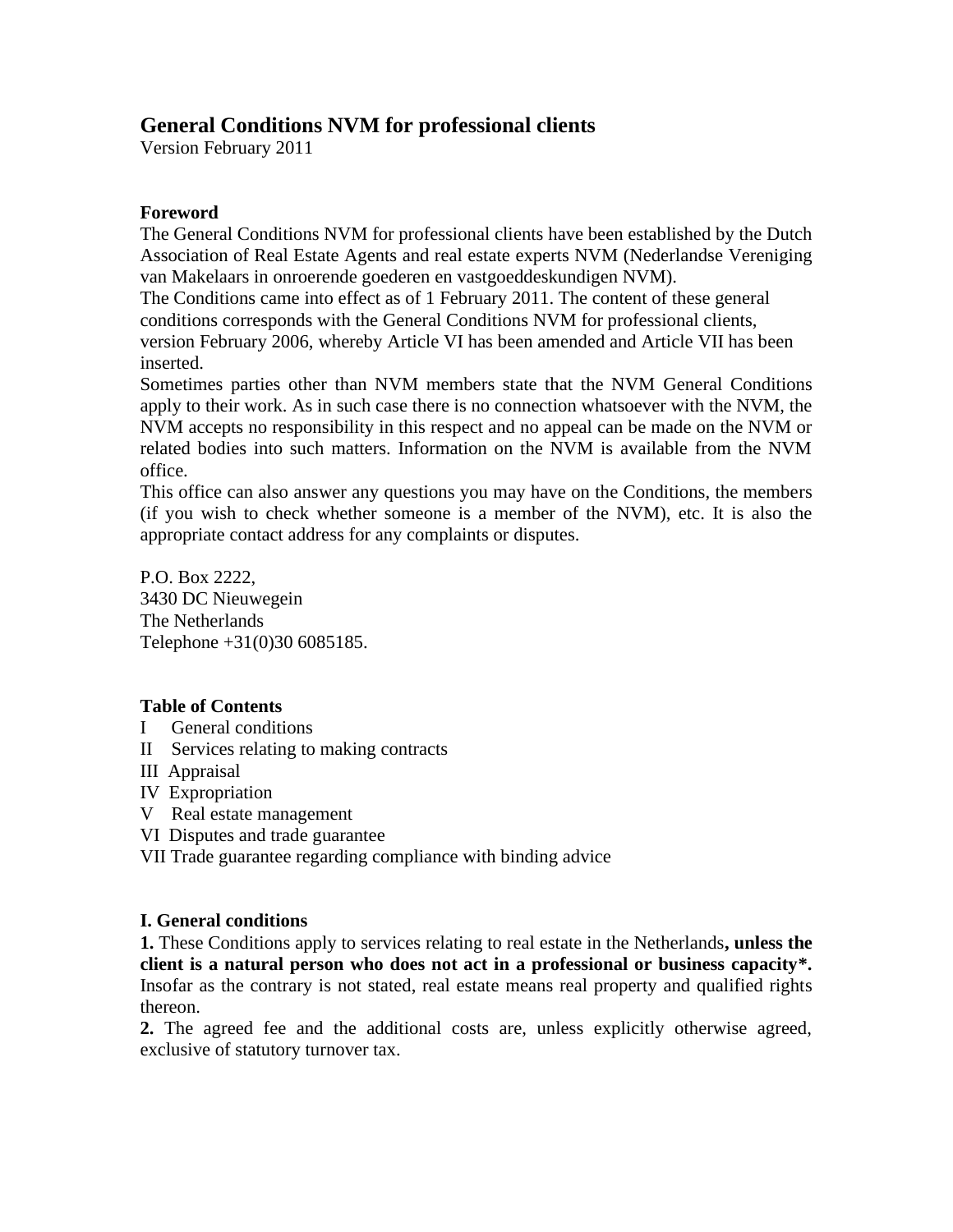\* With the conclusion and fulfilment of an agreement regarding the instruction to provide services between a consumer and the NVM member, concerning immovable property situated in the Netherlands, the General Consumer Terms & conditions NVM apply.

**3.** NVM members shall carry out assignments they have accepted to the best of their ability and in the best interests of their client. Unless otherwise agreed, the NVM member may instruct others to carry out the work necessary for execution of the assignment, under his auspices.

**4.** In the event an assignment is granted by more than one person, each of them shall be severally liable for the amounts owed to the NVM member in relation to such assignment.

**5.** In the event of death of the client, the assignment shall terminate on the date when the NVM member is given notice of the death. The provisions of Article II.24 apply mutatis mutandis.

**6.** Claims relating to fees owing are payable if and as soon as the assignment has been carried out or is terminated for some other reason, unless the contrary appears from these Conditions, or the client and the NVM member agree otherwise. This also applies with regard to out-of-pocket expenses and costs. The client and the NVM member can also agree payment in advance or interim settlement of advances and costs.

**7.** A client who has been sent written notice to pay fees, out-of-pocket expenses or costs by means of an invoice or in some other manner, and from whom no payment is received within 30 days after a second written request, is liable for the costs which the NVM member makes as of the expiry of such 30 days, judicially and extrajudicially, in respect of collection of his claim. In addition, as of that time he shall owe interest on such claim; the interest rate shall be equal to the statutory interest rate (Sec. 6:120 of the Civil Code). This liability for collection costs and interest shall lapse if and insofar as such is decided by an arbitration board or court designated by the NVM, which decision states that the fees, out-of-pocket expenses and costs charged by the NVM member are not owed.

### **II. Services relating to making contracts**

#### Assignment

**1.** Insofar as the contrary does not appear in this chapter, assignment means an assignment to provide services relating to the making of a contract concerning real estate. **2.** The NVM member shall ensure that the client possesses information regarding the service package of the NVM member, the rights and obligations ensuing from the assignment and the normal course of affairs for transactions relating to real estate.

**3.** If the NVM member deems a party to be a client, but such party denies the existence of the assignment and the existence of the assignment does not appear from a document addressed to the NVM member and signed by the client, the NVM member shall lack any entitlement to payment in respect of fees, out-of-pocket expenses or costs, unless he can prove the existence of the assignment in some other way.

**4.** Unless otherwise agreed, the following services, inter alia, shall be available to the client in relation to his assignment:

# discussions of and advice regarding the options of making the intended contract;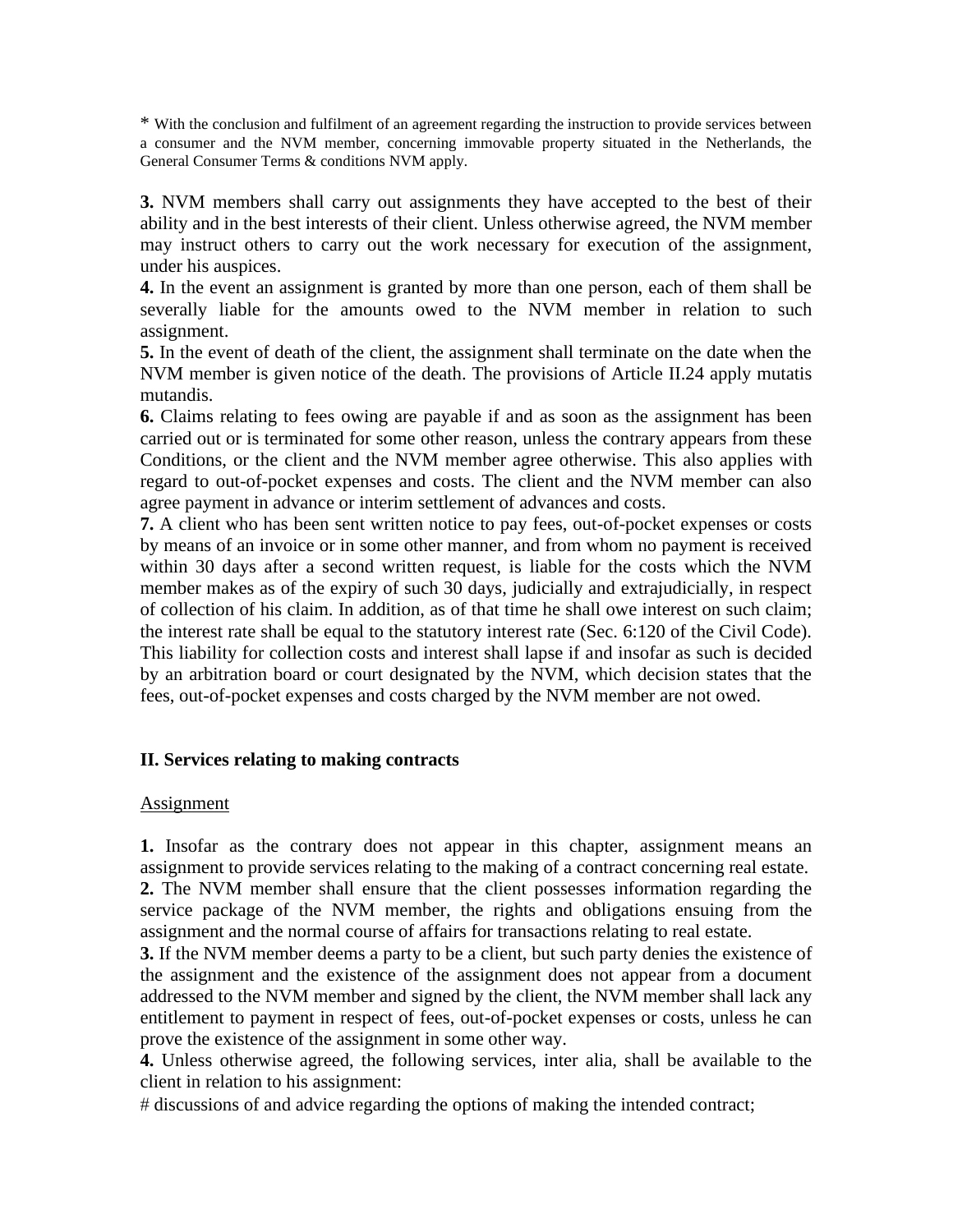$#$  evaluation of the value of the real estate in question;

# attention to legal, fiscal, architectural and other relevant aspects;

# advice on and the conducting of negotiations;

supervision of the completion.

**5.** The NVM member shall refrain from accepting an assignment relating to real estate in respect of which he already has been granted an assignment by another client.

If it ensues from an ongoing assignment that the NVM member provides the client with services relating to real estate in respect of which he must simultaneously provide some service under the heading of another ongoing assignment for another client, and the providing of the service to one client would conflict with the interests of the other client, the NVM member shall consult, at his election, with each of said clients or with one of them. The NVM member shall in any event commence such consultation as soon as said clients have reached the stage of negotiation. The consultation should lead to the suspension or termination of one of the assignments. In such consultation the NVM member shall also discuss the option that the client whose assignment is suspended or terminated engages a colleague real estate expert.

If a contract is made between the clients of the same NVM member, whether or not such is contrary to the above, the NVM member can, in cases where the law does not prohibit the charging of a fee, only derive a right to such fee in respect of one of the clients.

**6.** The assignment as such does not encompass any authority for the NVM member to make contracts on behalf of the client, although such authority can be granted in connection with the assignment or subsequent to the granting of the assignment.

**7.** The client shall refrain from activities which could hinder the NVM member when carrying out his assignment or which could affect his activities. The client shall not make use of similar services of parties other than the NVM member except in the event express agreements to the contrary have been made. He shall not make any contracts outside of the knowledge of the NVM, nor shall he conduct any negotiations in this respect.

**8.** If a client gives various NVM members an assignment, the provisions of this chapter apply in full to each of these assignments and the client shall therefore owe each of these NVM members compensation for out-of-pocket expenses, costs and fees, except insofar as express agreements to the contrary have been made with one or more of these NVM members.

**9.** An assignment shall run for an indefinite period of time. It shall terminate by, inter alia,

performance by the NVM member;

 $#$  revocation by the client;

 $#$  return of the assignment by the NVM member.

The NVM member shall have carried out his assignment as soon as the intended contract has been made as a result of services provided by him. Whether the assignment has been carried out does not affect his obligation ensuing from the assignment to supervise the client in wrapping up the matter. For contracts for which the final making or the obligation to perform is, pursuant to a clause in the contract, dependent on a suspensive or dissolving condition, then the performance of the assignment shall also be dependent thereon. The NVM member may only return the assignment on substantial grounds. The following shall in any event be deemed substantial grounds:

 $#$  the situation described under Article II.5, second and following full sentences;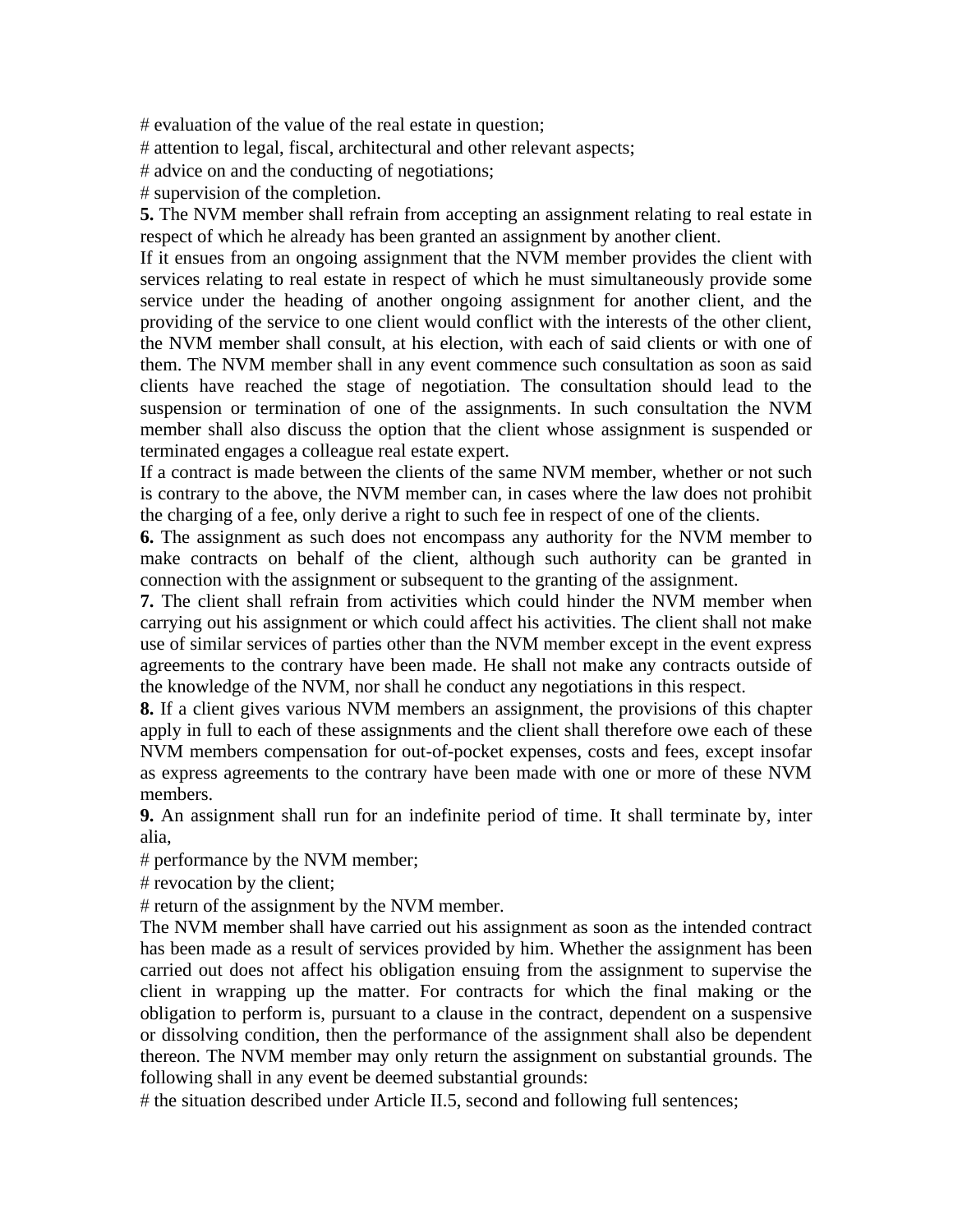disruption of the relationship between the NVM member and the client.

The revocation or return of an assignment must be effected in writing.

The date of termination of the assignment shall be the date on which the NVM member or the client respectively receives the written notice of the revocation or return of the assignment or any later date set out in said notice. Upon termination or suspension of the assignment, costs can be charged in accordance with the provisions of Article II.23, 24 and 25. After the end of the assignment, broker fee obligations can arise in accordance with the provisions of Article II.16.

If a contract which has been made is dissolved (art. 7:2 BW) due to the use of the statutory cooling-off period, then the making of the contract does not involve the performance of the assignment.

**10-14.** Reserved

### Broker fee (*Courtage*)

**15.** The client owes the NVM member a broker fee if a contract is made during the term of the assignment, even if the contract deviates from the assignment. This also applies if the contract is not the result of the services provided by the NVM member, unless the matter relates to an assignment of a client-purchaser or -lessee and the latter purchases or leases property outside of the region to which the assignment relates.

**16.** The client also owes a broker fee if the contract is made after the end of the assignment, but is the result of actions contrary to Article II.7 or the making of the contract is connected with the services which the NVM member provided to the client during the term of the assignment. Subject to evidence to the contrary, such connection is deemed to exist if the contract is made within three months after the end of the assignment. If the assignment terminates as a result of revocation by the client and the client gives a period of notice when revoking the assignment, the above-mentioned period of three months is as much shorter as the time period between the date when the NVM member receives the written notice of termination and the date on which the assignment terminates. The foregoing does not apply if at the time of termination of the assignment a similar assignment has been granted to a professional real estate expert and such assignment is still ongoing at the time the contract is made.

**17.** If a contract which has been made is not performed due to default of one of the parties or is not performed for some other reason, such shall not affect the NVM member's right to the broker fee. With regard to contracts whereby the final making or obligation to perform is dependent, by virtue of a clause in the contract, on a suspensive or dissolving condition, the right to the broker fee shall also be dependent thereon, unless one of the parties or both enforces or enforce the condition in question in a manner contrary to its purpose.

If a contract which has been made is not performed due to the use of the statutory cooling off period the right to the broker fee shall lapse.

**18.** The amount of the broker fee is dependent on the type and content of the contract made, even if it deviates from the assignment and regardless of whether the contract was made during the term of the assignment or after termination thereof. The amount is determined by what the NVM member and the client have agreed. If a broker fee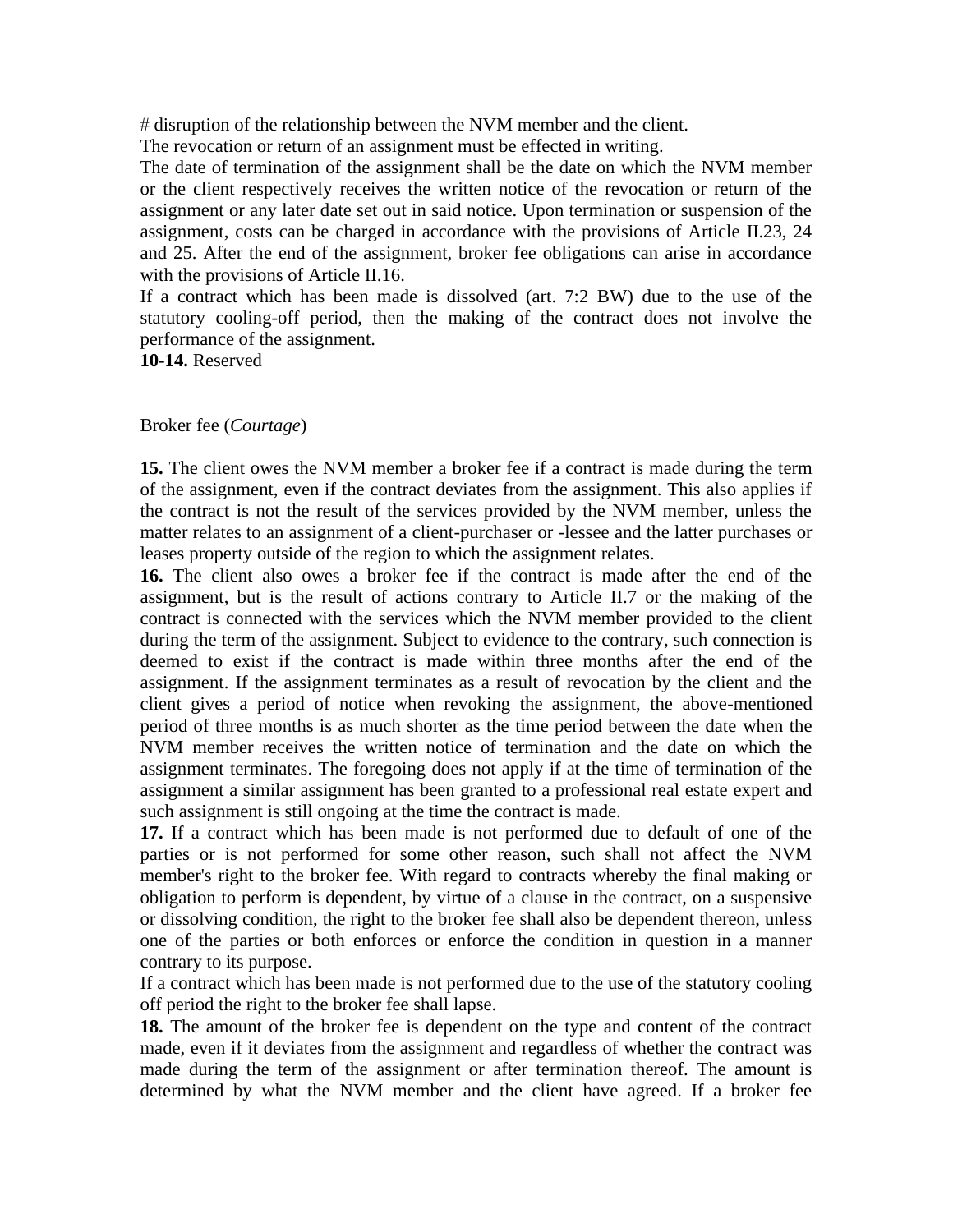obligation arises in accordance with the provisions of Article II.16 after the end of the assignment, the NVM member has hardly carried out any work and the client has had no or little benefit therefrom, the broker fee shall be fixed at a reasonable amount.

**19.** Making a contract shall also mean cooperation by the client in an action as a result of which the real estate is sold, let or allocated to the client and/or a third party in whole or in part and performance of the assignment is not continued in connection therewith.

**20.** No broker fee is owed on the costs connected with making and performing a contract, such as notary costs and transfer tax. The amount of the broker fee and the fact that it is owed is not affected by what the parties may have agreed among themselves in the contract.

**21.** If due to the actions of his client the NVM member cannot determine on which amount he must charge a broker fee, he is entitled to fix this amount in accordance with his own valuation and the client shall owe the broker fee calculated on such amount.

**22.** Subject to the provisions of Article II.17, the broker fee is owed and payable at the time the contract is made.

### Costs

**23.** Unless otherwise agreed, the client shall reimburse the costs which the NVM member incurs on behalf of the client. With regard to making these costs and the scope thereof, the NVM member must have prior consultation with his client. The foregoing also applies if the assignment is suspended or terminated by revocation, return or otherwise.

**24.** Without prejudice to the provisions of Article II.23, the client who revokes or suspends an assignment for services shall owe the NVM member compensation. If no agreements are made regarding the amount of such compensation, it shall be fixed at a reasonable amount.

**25.** If there is cause for such, the client and NVM member can declare the provisions of Article II.24 to apply mutatis mutandis in the event the assignment is terminated in some manner other than revocation.

**26-30.** Reserved

### Purchase and Sale

**31.** If the amount of the broker fee is made dependent on the purchase price, purchase price means:

a) The amount that the buyer and seller agree as such. If turnover tax is owed on the purchase price or is included in the purchase price, then purchase price shall be understood to include the amount of the turnover tax unless the buyer is entitled to deduct the turnover tax;

b) If for a contract of purchase and sale the consideration is an annuity: The value which is attributed to the real estate to calculate the transfer tax owing;

c) In the event of real property under construction or still to be built: The agreed amount of the purchase and contractor's price together or the expected construction price as set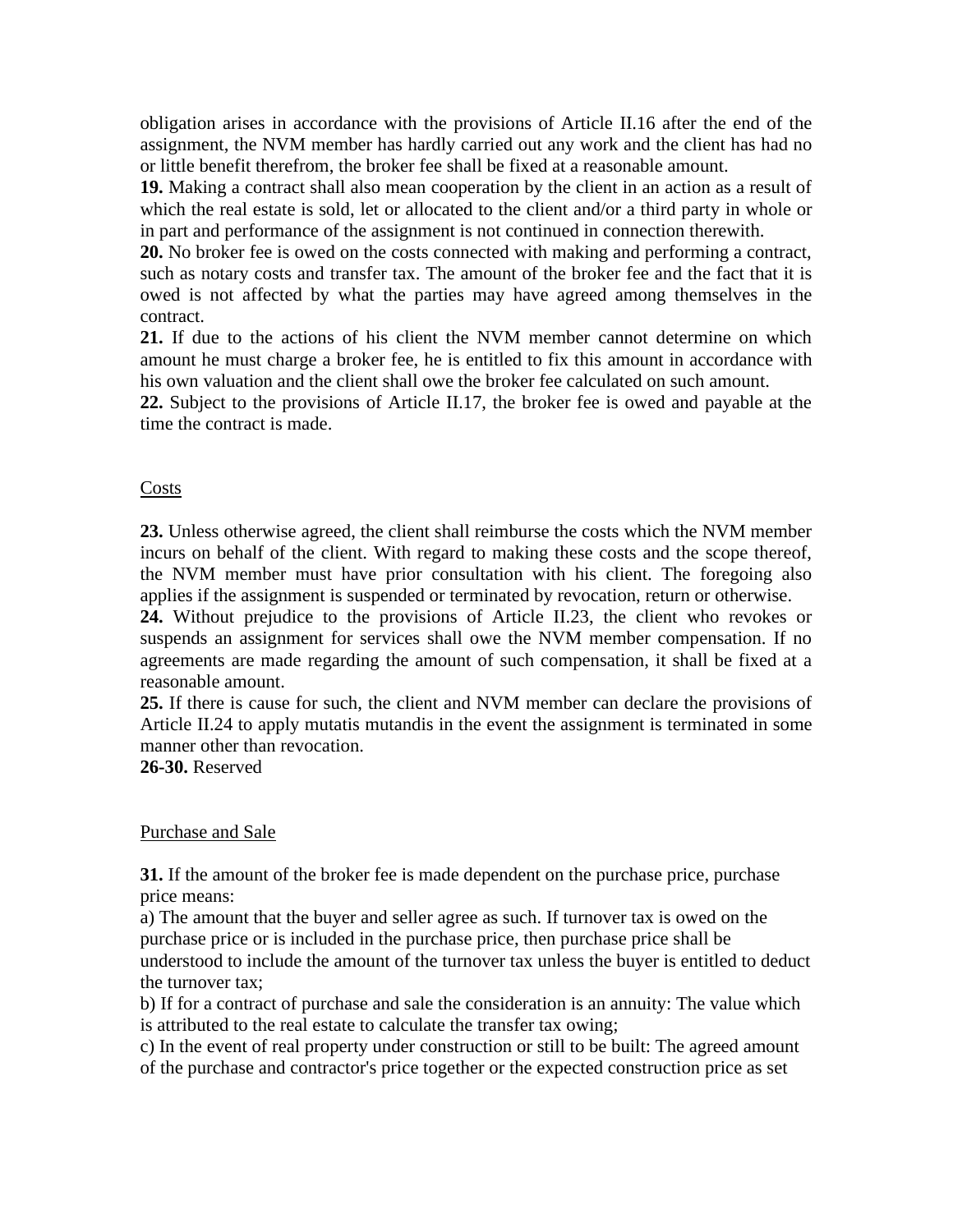out in the contract; the foregoing includes turnover tax, unless the buyer is entitled to deduce the turnover tax;

d) In the event of purchase and sale of a right of emphyteusis or a right of superficies (*opstal*) on emphyteusis land: The amount that the buyer and seller agree as such, increased by an amount equal to ten times the periodic fee on an annual basis;

e) In the event of purchase and sale of apartment rights: The purchase price of the apartment right;

f) In the event of purchase and sale of membership rights in a joint venture for the exploitation of real estate or of shares in jointly owned property: The purchase price of the relevant membership right or share, without deduction of the share in any mortgage loan;

g) In the event of purchase and sale of shares in a public or private limited company: The fraction in the sale value of the real estate of the company which has been traded, as evidenced by the relevant number of shares;

h) In the event of purchase by exchange: The joint value of the related real property;

**32.** The following are deemed the same as purchase and sale: contracts

a) of purchase by exchange;

b) of hire-purchase;

c) of purchase and sale in instalments;

d) of purchase and sale which do not or do not by definition encompass an obligation to transfer (legal) title (transfer of beneficial title);

e) granting a right of emphyteusis or superficies.

**33.** If, in addition to real property, there is also purchase and sale of personal property (e.g. in the form of furniture, fixtures and fittings and inventory) or property rights (e.g. goodwill), or if in addition property rights such as compensation, registrations,

contributions and similar claims are transferred to third parties or such rights are agreed between the parties, purchase price shall also mean the purchase price of such personal property and property rights.

**34-35.** Reserved

## Rent and Letting

**36.** If the amount of the broker fee is dependent on the rent, rent means:

- a) The consideration which the lessor and the lessee agree as compensation for the enjoyment of the real estate for the first lease year;
- b) If pursuant to the contract another amount is owed in rent in any following year than was owed in the first lease year, such amount is fixed at the time the contract is made and it apparently has another purpose than for the rent to stay in line with the value development of the Euro: the total of those amounts, divided by the number of years to which they relate;
- c) If the rent is not expressed in money: The amount that the NVM member deems correct on the basis of his own valuations.

**37.** With regard to calculating the broker fee, parts of rental years are deemed a whole rental year.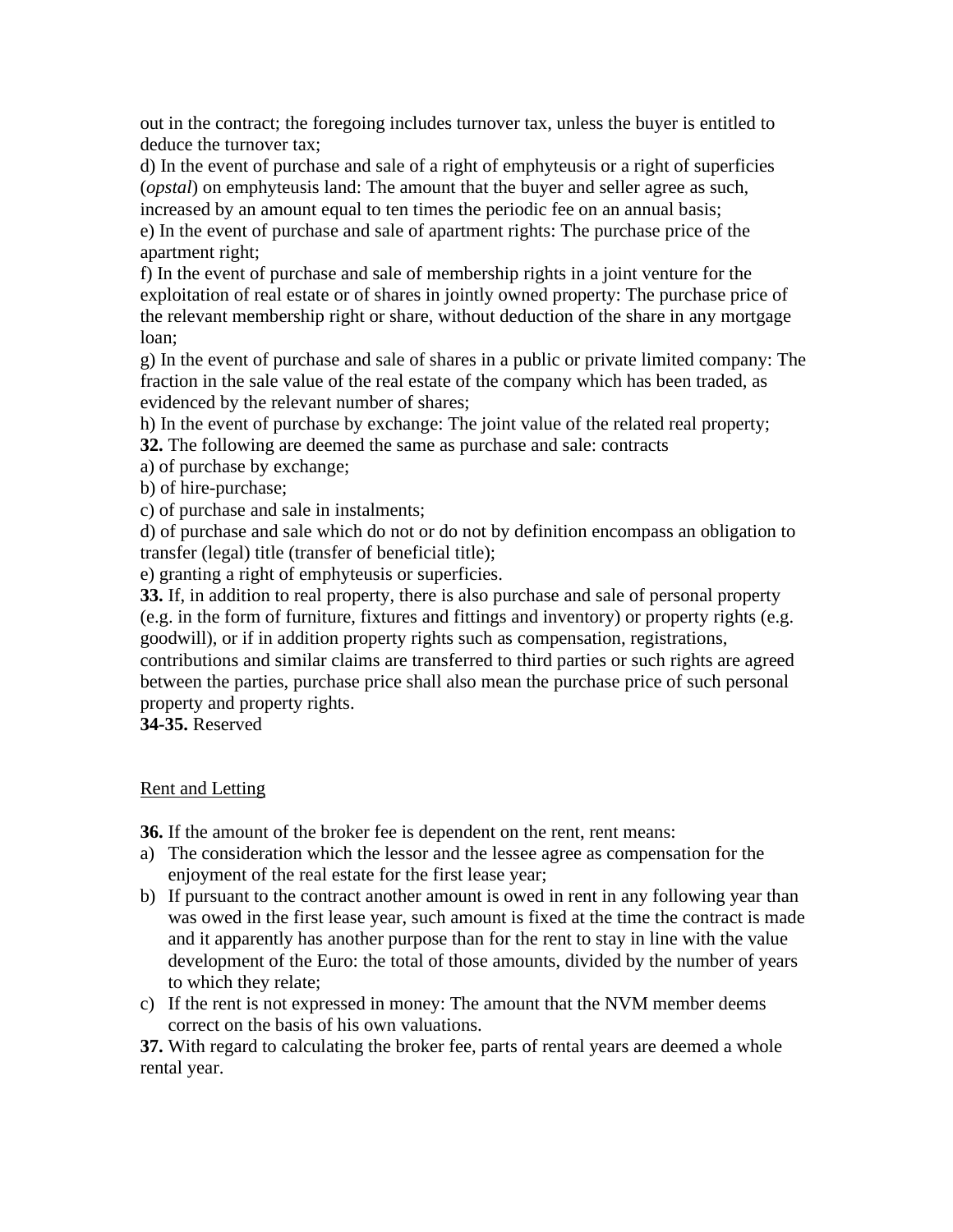Contracts for an indefinite period of time and contracts for less than five years which provide for extension by option or otherwise, are deemed, for the calculation of the broker fee, as contracts made for a period of five years or as much less as corresponds with a final date set out in the contract.

Optional years or years of tacit extension set out in contracts for a term of five years or longer, shall not affect the amount of the broker fee.

**38.** The following are deemed the same as leases:

a) emphyteusis contracts;

b) lease by exchange contracts;

c) contracts for giving property into use;

d) contracts relating to a right in rem of use or residence;

e) other comparable contracts.

**39.** If at the time the lease is made an option to purchase, a right of first refusal to purchase or a duty to purchase is agreed for a sum for which the size or the manner of calculation of which is laid down in the contract or which must be determined with the help of the NVM member and the purchase must be effected during the agreed or extended term of the original or renewed lease, a broker fee shall also be owed in respect of the purchase and sale in accordance with the agreed prices of purchase and sale. If no agreements are made regarding the prices for purchase and sale, the broker fee is to be fixed at a reasonable price.

**40.** If personal property (such as furniture, fixtures and fittings, inventory) or property rights (e.g. goodwill) are leased as well, rent also includes the rent agreed for these goods.

If the personal property is purchase and sold along with the real estate or if property rights such as compensation, registrations, contributions and similar agreements are transferred to third parties or if the parties agree such rights, a broker fee shall be owed therefore in accordance with the agreed prices of purchase and sale. If no agreements are made regarding the rates at the time of purchase and sale, the broker fee shall be fixed at a reasonable price.

#### **Mortgages**

The NVM has not adopted any specific conditions for this form of services.

#### Auctions

The NVM has not adopted any specific conditions for this form of services.

### **III. Appraisal**

**1.** In this chapter a valuation assignment means an assignment to make an appraisal and publish a basic report regarding the appraisal. An appraisal assignment does not entail an assignment to carry out an architectural inspection.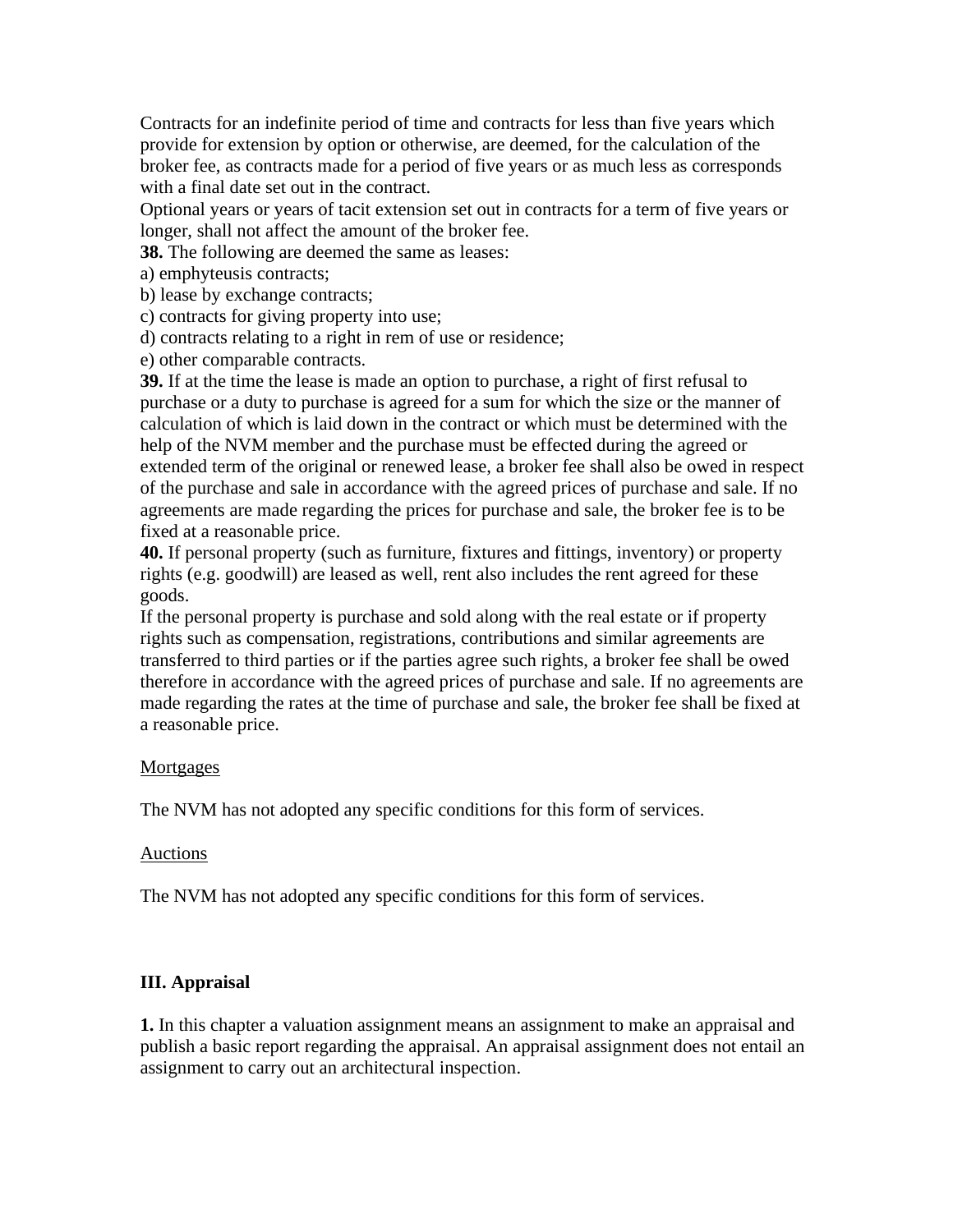**2.** The report shall encompass the name of the client, a brief, succinct description of the item appraised, the relevant land registry data, the opinion on the value and the type thereof, a specification of special circumstances which were taken into account with regard to the appraisal, the purpose of the appraisal and the date on which it was carried out.

**3.** The report shall be issued to the client. The NVM member only accepts responsibility for the contents of the report with regard to the client. The client is free to make the report or information contained therein, unless such contains information clearly only intended for the client, available to third parties, provided he has paid the fee owing to the NVM member and he has made it clear to such third party that the NVM member does not accept any responsibility in respect of third parties with regard to the contents of the report.

The NVM member shall not disclose the report to third parties other than in consultation with his client.

**4.** If an assignment has been granted to more than one NVM member jointly, such NVM members shall jointly publish the report. Their joint findings shall be published in this report. If the NVM members do not succeed in coming to joint conclusions, they shall consult with the client as to publishing a report setting out their various conclusions.

**5.** If the fee is made dependent on the appraisal value, appraisal value shall mean: a) In the event of appraisal of the value of a share in real estate: The appraised value of the entire real estate;

b) In the event of appraisal of the value of an apartment right or a membership right in a joint venture: The appraised value of such apartment right of such membership right. c) In the event of appraisal of the value of superficies on emphyteusis land or the right of emphyteusis (whether or not with the rights of the lessee under emphyteusis to the superficies): The appraised amount, increased by the amount that is equal to ten times the relevant ground rent on an annual basis;

d) If the assignment relates to more than one type of asset, or if it is necessary to assess other assets in order to effect the requested appraisal and such additional assessments are set out in the report: The assessment for which the agreed fee calculation provides the highest result;

e) In the event of an appraisal in connection with a monetary loan secured by mortgage: The private sale value (also referred to as the market value), unless such is lower than the foreclosure value.

**6.** The fee shall be charged per plot. However, if the plots form one complex, or if due to their situation they can be deemed to be equivalent thereto, they shall be deemed one plot for the calculation of the fee.

**7.** In the event of appraisal in relation to an assignment given to one or more NVM members, each NVM member shall charge a fee.

**8.** In the event of revocation of an assignment before it has been carried out, the client shall owe the NVM member a fee for the work already carried out. If no agreements have been made regarding the amount of this fee, it shall be fixed at a reasonable amount.

**9.** Out-of-pocket expenses shall be charged. Reasonable charges can also be made in respect of travel and accommodation costs incurred.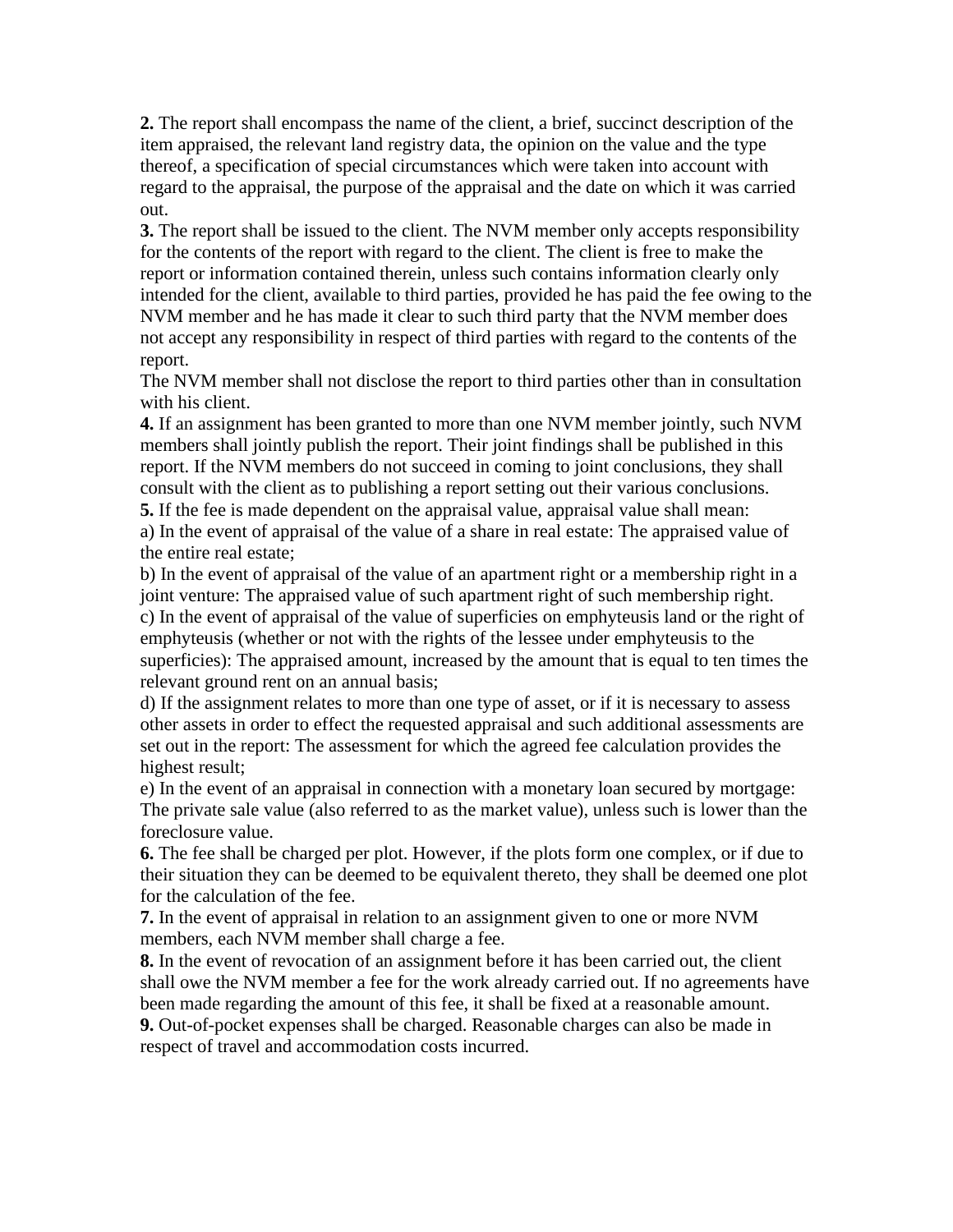## **IV. Expropriation**

The NVM has not adopted any specific conditions for this form of service.

## **V. Real estate management**

1. In this chapter, a real estate management assignment means an assignment to provide services on behalf of the client relating to one or more real properties belonging to or under the control of the client, which services shall benefit the maintaining and operation of the properties and shall contribute to realising an optimal return on the finances invested.

The services to be provided can be of a commercial, technical or administrative nature.

The following services can fall within the service package of a real estate manager:

- $#$  rent collection:
- $#$  taking care of additional supplies and services (administrative processing, settlement with lessees, monitoring of the quality of the supplies and services);
- payment of costs and levies;
- work relating to periodic rent price changes;
- $#$  taking care of maintenance (handling, evaluating and rectifying complaints, periodic inspection, longer-term planning, taking care of monitoring and payment of bills);
- ensuring that vacant properties or parts thereof are re-let and other activities relating to changes in the rental status;
- $#$  giving advice

2. The real estate manager shall ensure that a real estate management assignment is laid down in writing.

3. Revocation of a real estate management assignment must be in writing. Revocation is subject to a minimum notice period of three calendar months.

## Administration of Association of Owners

The NVM has not adopted any specific conditions for this form of services.

# **VI. Disputes and trade guarantee**

1. Any disputes between a member of the NVM and its client concerning the conclusion or execution of agreements regarding any services rendered or to be rendered by the NVM member may be submitted to the Real Estate Disputes Committee (Geschillencommissie Makelaardij), Bordewijklaan 46, 2591 XR The Hague (www.degeschillencommissie.nl).

2. In respect of disputes involving liability for damage, the Disputes Committee will be authorised only if such disputes do not exceed a financial interest of 10,000 Euros. 3. Disputes will be handled by the Disputes Committee only if the client has first filed a complete and clearly specified complaint with the NVM member.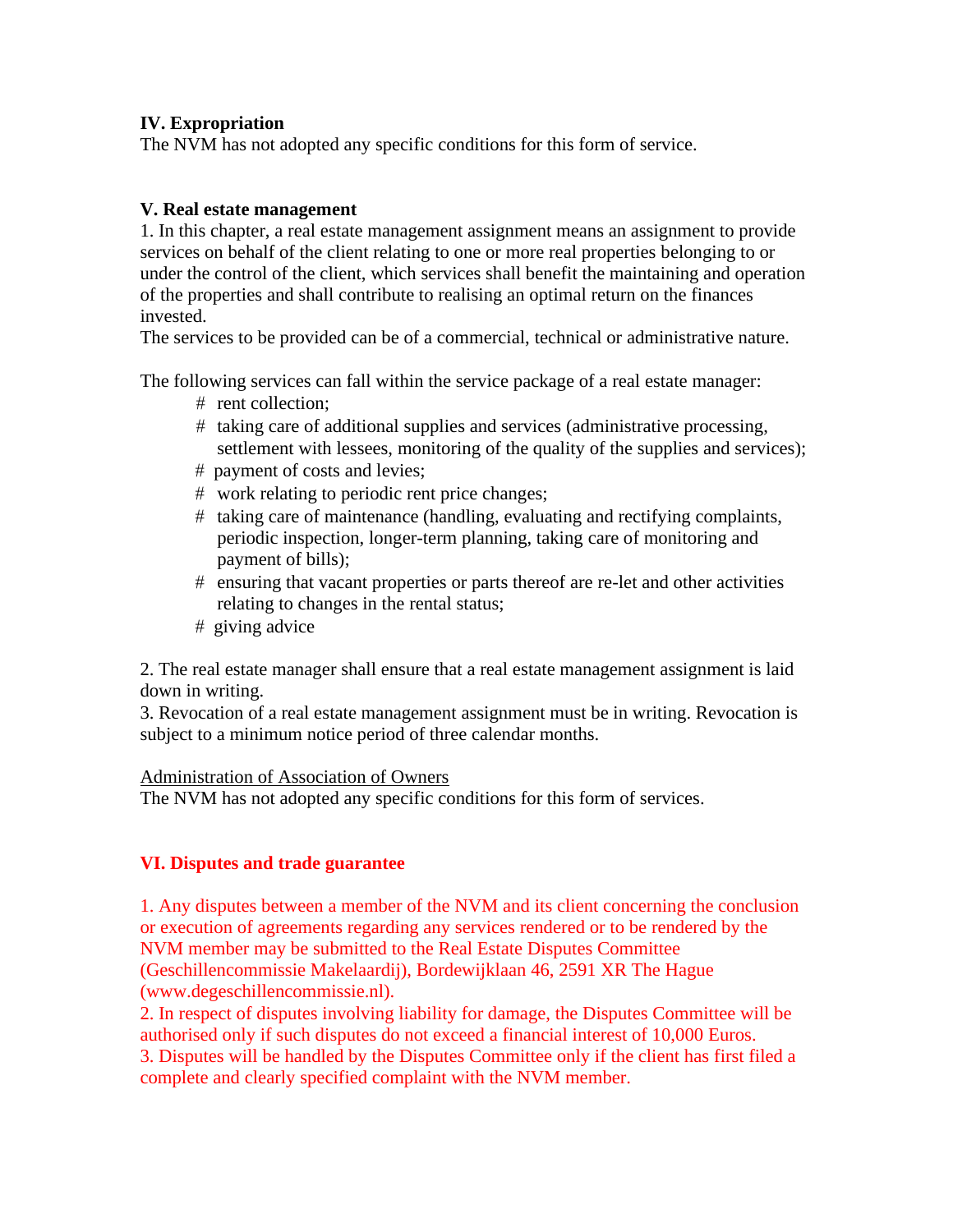4. After the complaint has been filed with the Estate Agent, the dispute must be brought before the Disputes Committee no later than three months after the dispute arose.

5. When the client brings a dispute before the Disputes Committee, the NVM member will be bound by this choice. If the NVM member wishes to bring a dispute before the Disputes Committee, he/she must first ask the client to grant his/her approval within five weeks. In doing so, the NVM member must inform the Consumer that the NVM member will consider him/herself at liberty – after the expiry of the aforementioned term – to bring the dispute before the Court.

6. The Disputes Committee will render judgement in accordance with the provisions of the regulations that apply to the Committee. The regulations of the Disputes Committee are available upon request. The decisions of the Disputes Committee are given as binding advice. A fee is due for hearing the dispute.

7. The Court or the above-mentioned Disputes Committee are exclusively authorised to take cognizance of disputes.

## **VII. Trade Guarantee regarding Compliance with Binding Advice**

1. The NVM guarantees compliance with the binding advice given by the Disputes Committee vis-à-vis the client up to 10,000 Euros; in respect of any sum exceeding this maximum amount the NVM will have an obligation to do its utmost to ensure that the NVM member will comply with the binding advice, unless the binding advice is submitted for judicial review by the Court within two months and the judgement in which the binding advice is declared non-binding becomes final and conclusive.

2. Situations in which there is a moratorium on payments and/or bankruptcy are excluded from the compliance guarantee as long as the dispute has not yet been to the judicial hearing. Situations in which the business is discontinued are excluded as long as the dispute has not yet been brought before the Committee.

3. The client may invoke the compliance guarantee in writing after it has become evident that the NVM member is not complying with the binding advice or has not submitted the binding advice for judicial review before the Court within two months after it has been given. Payment of the sum takes place within one calendar month after the letter invoking the guarantee was received, provided that the client has assigned his claim on the NVM member to the NVM.

#### **Transitional provisions in respect of amendments of the Conditions NVM 2000**

### **Amendment of 19 May 2000**

1. The amendments hereby made shall be effective as of 1 July 2000. With regard to assignments and services ongoing on 30 June 2000, the text of the Conditions NVM 2000 in effect at that time shall remain effective, on the understanding that the members are authorised to apply the new text in respect of such assignments and services, if such would be more favourable for the client, or if the client expressly agrees thereto.

2. If it deems such in the interests of the NVM, the general management is authorised to amend the text of the Conditions NVM 2000.